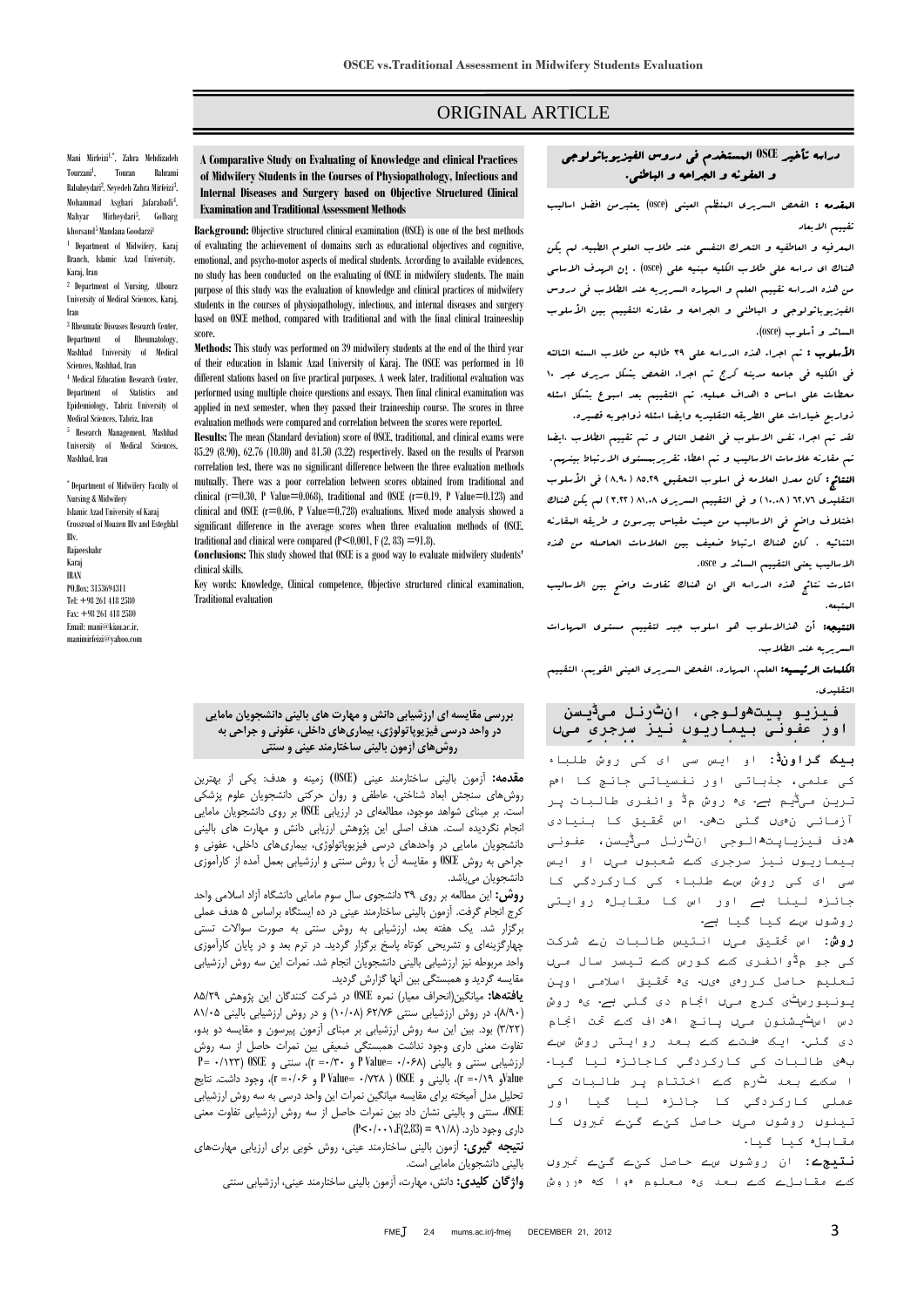### **INTRODUCTION**

One of the goals of education is that, learners develop under the necessary trainings and can afford the professional duties which community has entrusted to them. Because medical students often deal with with patients and clients directly, it is essential to experience their knowledge at the patient's bedside (1). Therefore, assessment of clinical skills has always been one of the challenges of the medical authorities. Since traditional tests, had focused more on students' knowledge, based on their memory, the evaluation of skills such as problem solving, critical thinking, and communicating skills with the patient or client were neglected (2). It was a real concern for those involved in education that the integration of theory and clinical courses together should happen in the same position, therefore, medical universities have been always thinking of new and efficient methods of assessment (3, 4).

Objective structured clinical examination (OSCE) was designed and implemented for the first time by Professor Harden et al. as an instrument for teaching and evaluating medical practice in 1970s. Up to that time the professors of medical faculties used the traditional methods and according to Professor Harden, having the chance to intervene, were considered the most common shortcoming of traditional tests (5). In this method, the participants will be asked on multiple stations within a specified time. Each station has aimed to investigate a particular aspect of his/her previous knowledge. A unique feature of the OSCE method is using simulated patient, and in some cases the real patient that can provide a better accessibility to the test objectives (6). In this method, knowledge and performance can be measured simultaneously, and broad range of skills that have never been tested in the traditional clinical examination will be assessed (7). Another advantage of this method over the traditional method is that the test conditions are fair according to the same disease, stations and finally every station evaluators (8). OSCE not only helps students recognize their weaknesses but also enables teachers to analyze them. In a study of nursery students in the United States, they believed that OSCE was good and should be replaced with other methods of clinical evaluation (9). OSCE has many benefits during and after the study, so that according to the study of Austin et al. (2006), students had expressed that OSCE method provided them with a foundation for better understanding of their roles and psychological needs of the patients after 3 years of their graduation (10). OSCE can be combined with other assessments to enhance reliability and the combination of clinical skill training with training on real patients will improve OSCE performance (11, 12).

In UK clinical education is emphasized in nursing, midwifery, and other health groups, since most of the problems rise in these groups are because of their clinical training. According to Watson (2002) the use of different methods to measure different aspects of knowledge and performance of students in these courses is necessary (13). Although it seems that OSCE assessment is free from most faults but its use in training programs has not spread. The clinical evaluation has remained as one of the unresolved problems in Iran; and the most important reason which can

affect the learning process is lack of standardization in the clinical setting, goals, and scheduled which need specificity, attainability, measurability, appropriateness, and time management.A lot of researches about OSCE have been done inside and outside of our country. But according to available evidences, no study has been conducted on the evaluation of OSCE in midwifery students. Thus the need for research in this area led to the present study.

The aim of this study was to evaluate the knowledge and clinical practices of midwifery students in the courses of physiopathology, infectious and internal diseases and surgery, based on OSCE method compared with traditional assessment methods and with the final clinical traineeship scores in Azad University, Karaj Branch in 2011-2012.

### **METHODS**

This descriptive–analytic study was performed on 39 midwifery students at the end of the third year of their education in Islamic Azad University, Karaj Branch–Iran in 2011-2012. For determining the sample size, the primary information including means and standard deviations of variables were obtained according to other studies (14). Considering the 95% confidence, 80 % test power, and using the formula  $n= [Z (1-\alpha/2) +$ Z (1-β)]  $2 \times$  {σ12 + σ22} / (μ1- μ2) 2, in the highest value of the sample for the above-mentioned data, it is obtained at least 32 students. In this study including the loss of the samples, the total volume is considered 39 students with convenience sampling method. The inclusion criteria were students in the third year of midwifery that passed the courses of one and two in physiopathology, infectious and internal diseases and surgery and are taking the course 3 of mentioned above. All of the students are needed to pass all prerequisites for these courses to be able to enter the study too. Students who did not want to participate in the study and did not agree to sign the inform consent were excluded from the study. Eligible midwifery students list was prepared after necessary provisions for consent of faculty authorities, ethical approval from the Ethics Committee and preparation of practice rooms. OSCE standard test was established within three months of working with experts in Internal Medicine, Gynecology and Midwifery from Mashhad, Albourz and Tehran Universities of Medical Sciences and Islamic Azad University, Karaj Branch. After extracting five practical goals and agreement on them, a number of faculty members who predominated on Curriculums were announced as the coordinators of the committee. Practical goals agreed for OSCE assessment were: the ability of history taking (stations 1 and 2), physical examination skills (stations 3 and 4), the ability to diagnose disease (stations 5, 6 and 9), interpretation of lab data (stations 7 and 8) and communication skills (station 10). These objectives were designed in the form of 10 stations. Simulated patients were used at stations 1, 2, 9 and moulage was used at stations 3 and 4 and slides containing lab data were used at stations 5, 6, 7 and 8. Working groups were determined during a meeting after determining the structure and content of the station and the duty of editing scenario was entrusted to a group of experts. Over the next few weeks, guidelines were given to standardized simulated patients and scenarios,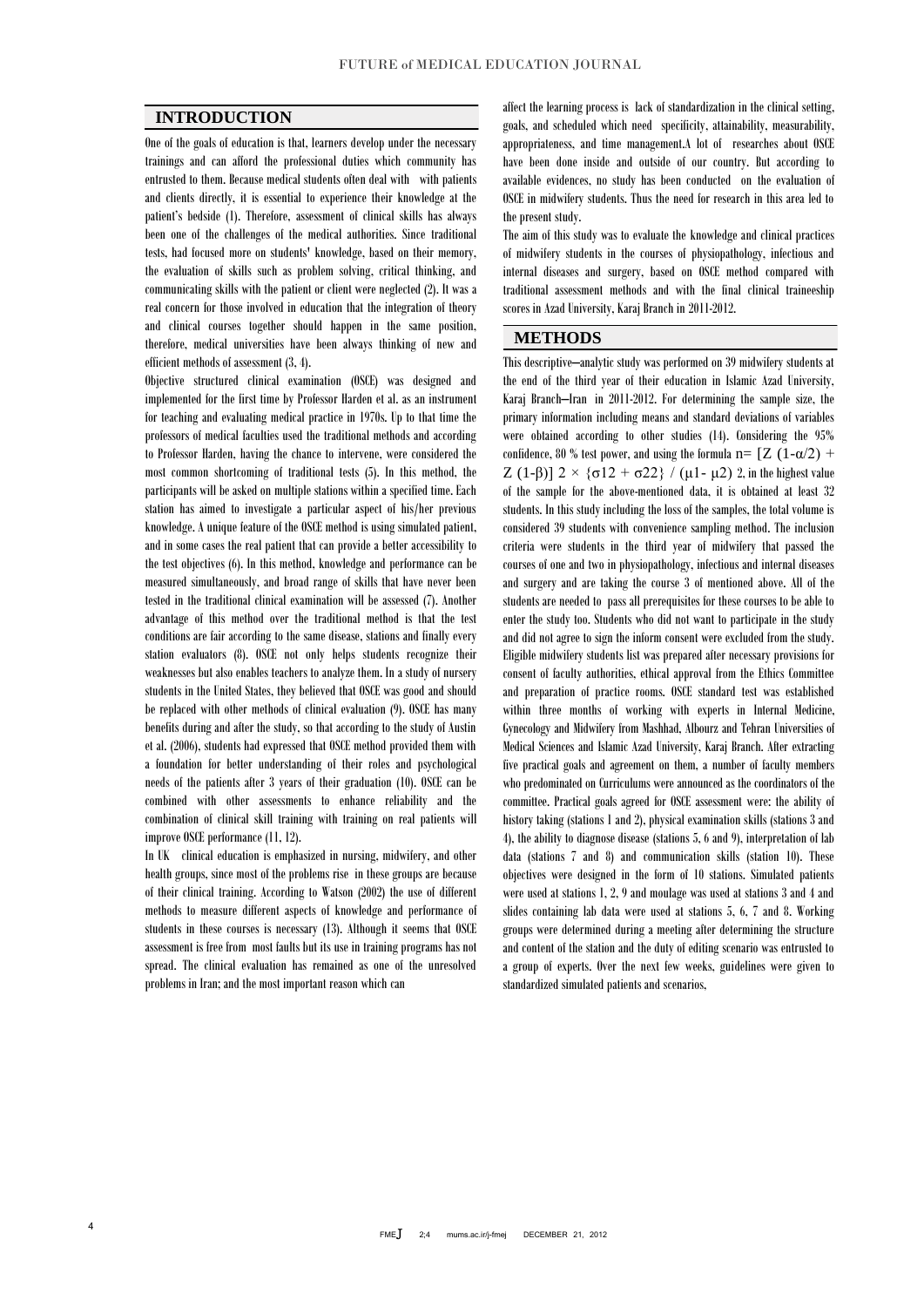check lists and eventually all the questions raised were reviewed by all the designers of the stations. Four standardized patients were selected among the students of School of Nursing and Midwifery, Islamic Azad University, Karaj Branch and were trained for playing their roles. Stations' equipments, students' guidelines and the number of stations were determined. The Guids shared a number of stations and each student's starting point was checked. At each station, one expert evaluated student performance independently on the basis of predefined check lists. 5 minutes and 30 seconds was considered for each station to go through and start the next one . Thus the time for completing the examination was approximately 60 minutes for each of the students. Also there were arrangements for those students who did not take the exam to be quarantined in a room and have not the opportunity to meet other groups. At each station, students were evaluated by assessors. After the exam, the evaluated performance record of students (practical scores at each station and field, the report of student's strengths and weaknesses and the average of practical score at total stations) were provided to students. In this study, data collection in OSCE group was done through the observation of skills and on the basis of pre-prepared questionnaires and check lists. It should be noted that questionnaires and check lists' justifiability were evaluated through content validity and their reliability was evaluated through the test-retest with the correlation coefficient greater than 0.7. Scoring was studied in each area and total stations were 0 to 100 to make comparing feasible statistically.

After a week of OSCE assessment, the evaluation of students was held in the traditional way. Traditional evaluation method included short-answer essay and multiple choice questions. It was taken one hour and the minimum score of 10 out of 20 was considered acceptable. These questions were designed two months before the exam and the educational goals were set by the faculty group. Clinical evaluation of students was conducted in the next semester at the end of their traineeship course on the basis of clinical evaluation forms consistent with previous evaluation. It should be noted that traditional method and traineeship

scores were normalized as 0 to 100 to compare with OSCE method scores statistically.

SPSS17 software was used for data analysis. Data was reported for quantitative and qualitative variables, respectively, with a mean (standard deviation (SD)) or frequency (percent). Data normality was analyzed through K-S test. Mixed model analysis and Sidak post hoc test was used in the same set of people according to the above measures to compare the scores in three evaluation methods of OSCE, traditional and clinical. Pearson correlation test was used to examine the correlation between the scores. P<0.05 was considered significant in all of them.

## **RESULTS**

The participation of all participants in this study was 100% in all three evaluation methods. In this study, the mean (SD) age of participants was  $22.62$   $(1.90)$ , their total average was  $15.33$   $(1.14)$  and the average of prerequisite courses was 76.07 (5.77). The mean (SD) of OSCE total score (total 10 stations) was 85.29 (8.90). Descriptive indicators of the overall score and individual domains classified in the courses of physiopathology, infectious and internal diseases and surgery with OSCE method are shown in Table 1. The mean (SD) score of this course was 62.76 (10.08) in the traditional evaluation method. The mean (SD) score of the traineeship courses in physiopathology, infectious and internal diseases and surgery was 81.05 (3.22), when common clinical evaluation method was used. Mixed mode analysis showed a significant difference in the average scores of these courses when the three evaluation methods of OSCE, traditional and clinical were compared  $(P<0.001, F(2, 83) = 91.8)$ . Results of paired comparisons of scores in the courses of physiopathology, infectious and internal diseases and surgery through three evaluation methods of OSCE, traditional and clinical are summarized in Table 2. Also based on the results of Sidac post hoc test there was a significant difference between the scores gained when each of the scopes compared mutually  $(P<0.05$  in all three comparisons).

Based on the results of Pearson correlation test, there was no significant difference between the three evaluation

| Table 1: Descriptive indicators of the overall and individual scores of scopes in the courses of physiopathology,<br>infectious and internal diseases and surgery based on OSCE method |    |                |                |               |  |  |  |
|----------------------------------------------------------------------------------------------------------------------------------------------------------------------------------------|----|----------------|----------------|---------------|--|--|--|
| <b>OSCE's Scope of</b><br><b>Objectives</b>                                                                                                                                            | N  | <b>Minimum</b> | <b>Maximum</b> | Mean (SD)     |  |  |  |
| Scope 1<br>(History taking)                                                                                                                                                            | 39 | 41.67          | 91.67          | 68.80 (13.10) |  |  |  |
| Scope 2<br>(Physical Examination)                                                                                                                                                      | 39 | 58.82          | 94.12          | 80.09 (8.60)  |  |  |  |
| Scope 3<br>(Diagnosing of disease)                                                                                                                                                     | 39 | 0.00           | 70.83          | 35.26 (18.73) |  |  |  |
| Scope 4<br>(Interpretation of lab<br>data)                                                                                                                                             | 39 | 0.00           | 84.21          | 49.39 (21.45) |  |  |  |
| Scope 5<br>(Communication skills)                                                                                                                                                      | 39 | 0.00           | 90.00          | 69.23 (20.82) |  |  |  |
| <b>Total stations</b>                                                                                                                                                                  | 39 | 40.43          | 74.47          | 85.29 (8.90)  |  |  |  |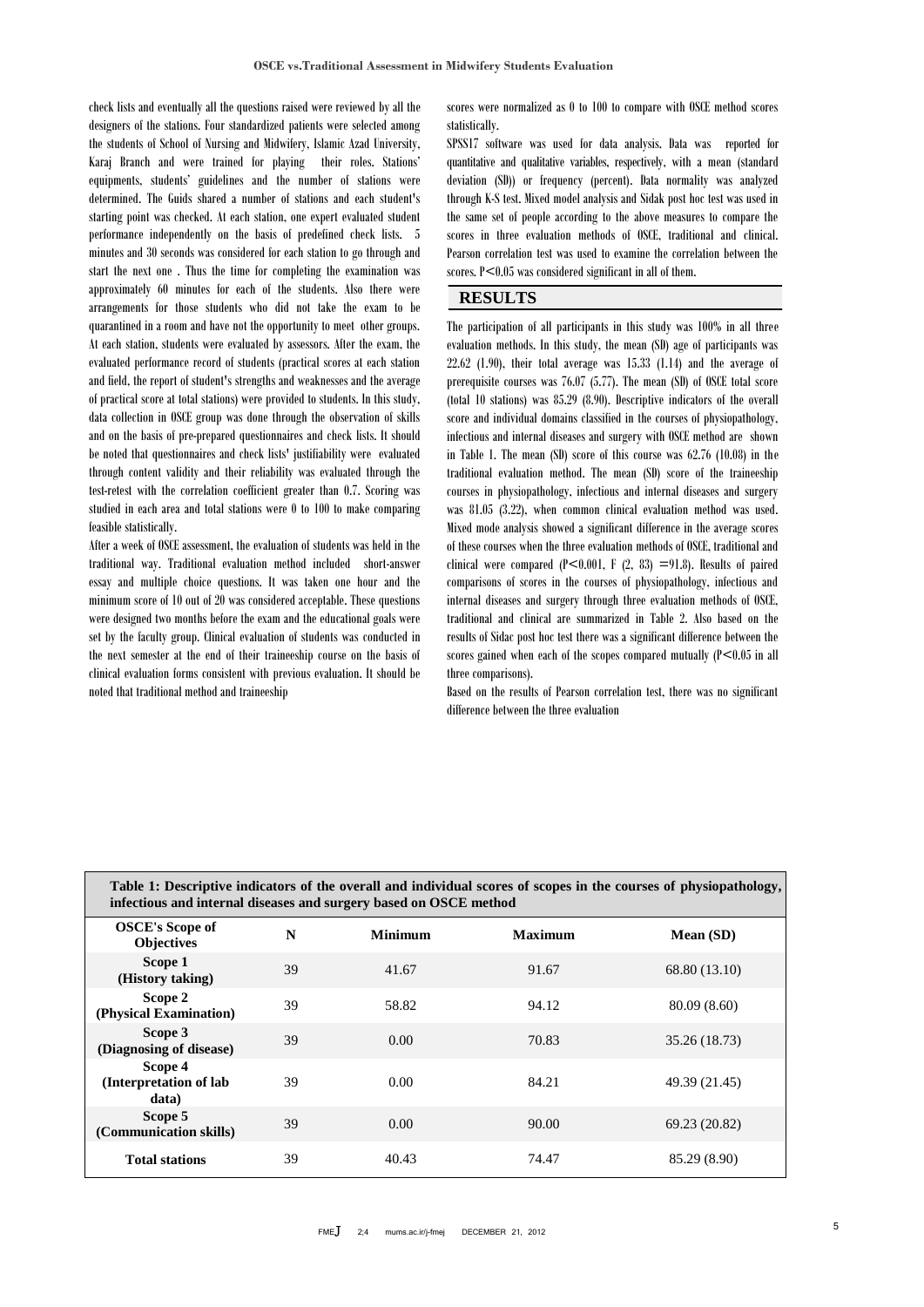methods mutually. According to the correlation values (less than 0.3 in all cases), there was a poor correlation between scores obtained from traditional and clinical, traditional and OSCE and clinical and OSCE evaluations (Table 3). According to the Pearson correlation test results, there was a significant relationship between traditional score and age, average score and prerequisite courses  $(P<0.05$  in all cases, Table 4).

### **DISCUSSION**

The results of this study showed that the highest score in the courses 3 of physiopathology, infectious and internal diseases and surgery was gained by OSCE method and the lowest score was gained by traditional method. The mean score for traineeship courses was in the second place using clinical evaluation method. The results of mixed model analysis to compare the mean scores of this course in three evaluation methods of OSCE, traditional and clinical showed that there has been a significant difference between the scores of the three evaluation methods.

In the study by Dokoohaki et al. entitled "Evaluation of the knowledge and practice of the third year student nurses about drugs by OSCE method" the mean practical score based on OSCE method was higher than the theoretical score  $(62.80 + 7.71$  and  $49.02 + 9.24$  respectively); (15).

In a study by Mozaffari et al. on senior nursing students in cardiac intensive care unit, using OSCE test it was shown that the highest scores in the areas studied were related to history and the skills of history taking and physical

examination; and the lowest scores were related to the arrhythmia identifying and controlling skills which were somewhat similar to our results (16).

It is believed that the educators should be more careful about students' perfect knowledge which can be achieved by using more clinical nursing practice environments (17). The results of a study in Golestan University Of medical sciences showed that generally 56.2% of the students assessed themselves as very good in communication skills (18). Although students assessthemselves good in communication skills, nursing educators should gradually increase their knowledge about active learning methods and use more of these methods to increase the quantity and quality of student learning (19).

Numerous studies indicate that OSCE method can better reveal clinical skills of doctors and paramedics (20-23). In the study by Saboori and colleagues which was conducted on 87 specialized dental students in the faculty of dentistry, Shahid Beheshti University of Medical Sciences, generally the students' attitude toward OSCE method was positive and considered it as an effective way to promote their practical knowledge (24). The results of another study by Imani (2005) and colleagues on the fifth year medical students in pediatric department in Zahedan and also the study of Awaisu (2010) on pharmacy students in Malaysia was similar to the study of Saboori and colleagues (25, 26). But the result of study by Faryabi (2010) which has examined the attitudes of dental students at Kerman University of Medical Sciences was not compatible.

| Table 2: Paired comparison of scores in the courses of physiopathology, infectious and internal diseases and<br>surgery based on three evaluation methods of OSCE, traditional and clinical |                 |                                |                       |                       |                |  |  |  |
|---------------------------------------------------------------------------------------------------------------------------------------------------------------------------------------------|-----------------|--------------------------------|-----------------------|-----------------------|----------------|--|--|--|
| Test name $(I)$                                                                                                                                                                             | Test name $(J)$ | Difference of<br>means $(I-J)$ | <b>Standard error</b> | Degrees of<br>freedom | <b>P</b> Value |  |  |  |
| <b>OSCE</b>                                                                                                                                                                                 | traditional     | 4.464                          | 1.661                 | 74                    | 0.026          |  |  |  |
| <b>OSCE</b>                                                                                                                                                                                 | Common clinical | $-22.779$                      | 1.799                 | 112                   | 0.001          |  |  |  |
| Traditional                                                                                                                                                                                 | Common clinical | 4.464                          | 1.661                 | 74                    | 0.026          |  |  |  |

| Table 3: The relationship between the scores of the three evaluation methods mutually $(n=39)$ ; Pearson |  |  |  |  |  |  |
|----------------------------------------------------------------------------------------------------------|--|--|--|--|--|--|
| correlations (P Values) are reported.                                                                    |  |  |  |  |  |  |

|                     | <b>Traditional evaluation</b> | Clinical evaluation      |
|---------------------|-------------------------------|--------------------------|
| Clinical evaluation | $0.2947$ (P Value=0.068)      |                          |
| OSCE                | $0.1848$ (P Value=0.123)      | $0.0576$ (P Value=0.728) |

**Table 4: relationship between demographic and academic variables with scores from three valuation methods (n=39); Pearson correlations (P Values) are reported.**

| Evaluation<br>methods/variables | age                        | average score              | prerequisite courses        |
|---------------------------------|----------------------------|----------------------------|-----------------------------|
| <b>OSCE</b>                     | $-0.232$ (P Value=0.156)   | 0.191 (P Value=0.245)      | $0.128$ (P Value= $0.513$ ) |
| <b>Traditional</b>              | $0.37$ (P Value= $0.021$ ) | $0.50$ (P Value= $0.001$ ) | $0.516$ (P Value $0.001$ )  |
| Common clinical                 | $0.19$ (P Value= $0.380$ ) | $0.14$ (P Value= $0.525$ ) | $0.245$ (P Value= $0.119$ ) |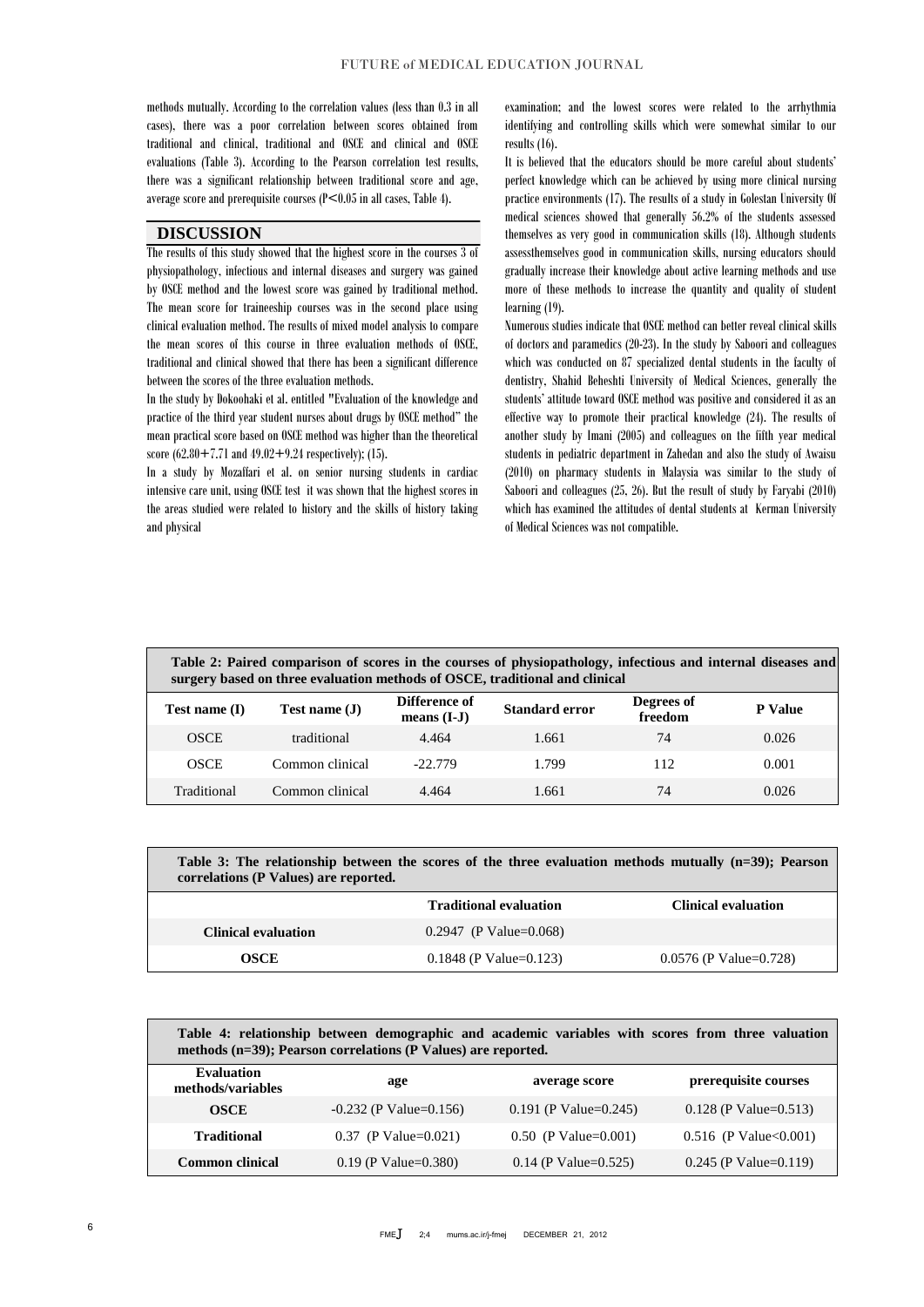In this study, the majority of students preferred using the written method and only 34.8% of students considered OSCE as a beneficial method (27). Bradley et al. (1999) conducted a study on 195 second-year medical students and measured their clinical and communication skills through the 30 designed OSCE stations. They expressed that OSCE was a powerful tool in learning and critical analysis was an important approach that could provide students with the clinical skills (28). Carraccio et al. (2002) reviewed the literature relevant to the OSCE on pediatric and mentioned that if the OSCE designed good, acceptable reliability and validity can be achieved.

They concluded that the combination of three OSCE, standardized board examinations, and direct observation at bedside would give a gold standard for assessing the physicians' abilities (29). In the study by Mozaffari et al. on two nursing groups which had passed theoretical aspects of nursing care course, while only one of them had passed the traineeship course, it was shown that the two groups were almost identical in the clinical skills and there was no significant difference (except the one of 8 skills) between the two groups when OSCE assessment was used (16). In the present study the lowest score was gained by traditional evaluation method, but the highest average score was gained by OSCE method and then with significant difference in students' traineeship scores in the next semester. According to Mozaffari's study, passing the traineeship course at the hospital could not enhance their competence and make them learn more than theory training. In the present study, the students were evaluated at the end of a semester with OSCE and traditional methods and then in the following semester (12 weeks later) by clinical evaluation method based on their traineeship course. Perhaps one of the reasons for the differences between the present study and Mozaffari et al. is in running the research and that we had followed the students for the next semester. It may be considered that OSCE method as a reliable and valid test for assessing clinical skills and receiving its immediate feedback prior to pass the traineeship course and clinical

setting can be one of the reasons for improving the students' scores in the next semester (30). In the present study records of student performance (theory score, practical scores within each station and field with the report of students' strengths and weaknesses and practical mean of all stations) was given to them at the end of evaluation by OSCE and traditional methods and after summing up the scores. Nevertheless, one must consider that factors such as the lack of available practical training areas (facilities and patients), the interest of most teaching staffs in theoretical aspects, the expansion of graduation and employment which is based on theoretical knowledge test can affect learning and feeling of learning skills in the traineeship. The results of several studies emphasize on the inadequate skills of students and graduates of medical groups (31, 32). As was stated, there was a poor correlation between the results of OSCE method between the scores of theory and traineeship in the present study. We emphasize that there is a gap between theoretical and practical courses which always has been a challenge for education authorities. Considering the fact that OSCE method evaluates all three areas of knowledge, skill and attitude, finding a criterion to cover directly all three areas, particularly the attitude area seems impossible.

Overall, this study provides evidence that there is a significant difference between the scores of the three OSCE, traditional and common clinical evaluation methods. Since OSCE is a good way to evaluate students' clinical skills and is emphasized in many articles and researches in recent decades, it is recommended that additional studies should be done in this area due to the conflicting results reported in different studies.

We would like to thank all dear colleagues and participants of this study. Also we would like to appreciate the Vice Chancellor for Education and Research of Albourz University of Medical Sciences which provided funding for this research.

#### **REFERENCES**

1. [Assadullahi P](http://ijme.mui.ac.ir/search.php?slc_lang=en&sid=1&auth=Assadullahi), [Afshari](http://ijme.mui.ac.ir/search.php?slc_lang=en&sid=1&auth=Afshari) P. [A](http://ijme.mui.ac.ir/browse.php?a_id=468&slc_lang=en&sid=1&ftxt=1)  [comparison of effectiveness of](http://ijme.mui.ac.ir/browse.php?a_id=468&slc_lang=en&sid=1&ftxt=1)  [theoretical and clinical learning in](http://ijme.mui.ac.ir/browse.php?a_id=468&slc_lang=en&sid=1&ftxt=1)  [increasing the student knowledge](http://ijme.mui.ac.ir/browse.php?a_id=468&slc_lang=en&sid=1&ftxt=1)  [and performance.](http://ijme.mui.ac.ir/browse.php?a_id=468&slc_lang=en&sid=1&ftxt=1) [IJME. 2002; 2:](http://ijme.mui.ac.ir/browse.php?mag_id=16&slc_lang=en&sid=1)  [15.](http://ijme.mui.ac.ir/browse.php?mag_id=16&slc_lang=en&sid=1) [Persian]

2. Selim AA, Ramadan FH, El-Gueneidy MM, Gaafer MM. Using Objective Structured Clinical Examination (OSCE) in undergraduate psychiatric nursing education: Is it reliable and valid? Nurse Educ Today. 2012; 32: 283–288. 3. Brosnan M, Evans W,

Brosnan E, Brown G. Implementing objective structured clinical skills evaluation (OSCE) in nurse registration programmes in a centre in Ireland: A utilisation focused evaluation. Nurse Educ Today. 2006; 26: 115–122. 4. Adamo G. Simulated and standardized patients in OSCEs:

achievements and challenges1992-2003. Med 5. Rushforth HE. Objective structured clinical examination (OSCE): Review of literature and implications for nursing education. Nurse Educ Today. 2007; 27: 481–490.

6. [Abrishamkar](http://ijme.mui.ac.ir/search.php?slc_lang=en&sid=1&auth=abrishamkar) S, [Sabouri M](http://ijme.mui.ac.ir/search.php?slc_lang=en&sid=1&auth=sabouri), [Shayan](http://ijme.mui.ac.ir/search.php?slc_lang=en&sid=1&auth=Shayan) Sh, [Eshraghi](http://ijme.mui.ac.ir/search.php?slc_lang=en&sid=1&auth=Eshraghi) N, [Maleki](http://ijme.mui.ac.ir/search.php?slc_lang=en&sid=1&auth=Maleki) L. [Analyzing and comparing the](http://ijme.mui.ac.ir/browse.php?a_id=1275&slc_lang=en&sid=1&ftxt=1)  [results of Objective Structured](http://ijme.mui.ac.ir/browse.php?a_id=1275&slc_lang=en&sid=1&ftxt=1)  [Clinical Examination \(OSCE\), in](http://ijme.mui.ac.ir/browse.php?a_id=1275&slc_lang=en&sid=1&ftxt=1)[group evaluation and final](http://ijme.mui.ac.ir/browse.php?a_id=1275&slc_lang=en&sid=1&ftxt=1)  [improvement examination of](http://ijme.mui.ac.ir/browse.php?a_id=1275&slc_lang=en&sid=1&ftxt=1)  [neurosurgical assistants of](http://ijme.mui.ac.ir/browse.php?a_id=1275&slc_lang=en&sid=1&ftxt=1)  [Isfahan University of Medical](http://ijme.mui.ac.ir/browse.php?a_id=1275&slc_lang=en&sid=1&ftxt=1)  [Sciences in 2009-2010](http://ijme.mui.ac.ir/browse.php?a_id=1275&slc_lang=en&sid=1&ftxt=1)**.** IJME. 2011; 10(5): 634-642. 7. Griesser MJ, Beran MC,

FlaniganDC, Quackenbush M, Van Hoff C, Bishop JY. performance in a final objective structured clinical examination: qualitative and quantitative study. BMJ. 2003; 326:800-803

9. Alinir G. Nursing students and lecturers perspectives of objective structured clinical examination incorporating simulation. Nurse Educ Today. 2003; 23:419-26.

10. [Austin Z,](http://www.ncbi.nlm.nih.gov/pubmed?term=Austin%20Z%5BAuthor%5D&cauthor=true&cauthor_uid=17149448) [Gregory P,](http://www.ncbi.nlm.nih.gov/pubmed?term=Gregory%20P%5BAuthor%5D&cauthor=true&cauthor_uid=17149448) [Tabak](http://www.ncbi.nlm.nih.gov/pubmed?term=Tabak%20D%5BAuthor%5D&cauthor=true&cauthor_uid=17149448)  [D.](http://www.ncbi.nlm.nih.gov/pubmed?term=Tabak%20D%5BAuthor%5D&cauthor=true&cauthor_uid=17149448) Simulated patients vs. standardized patients in objective Structuredclinical examinations. [Am J Pharm Educ.](http://www.ncbi.nlm.nih.gov/pubmed/17149448) 2006; 70:119. 11. Newble D. Techniques for measuring clinical competence: objective structured clinical examiation. Med Educ. 2004; 38:199-203.

 $FMEJ$  2;4 mums.ac.ir/j-fmej DECEMBER 21, 2012